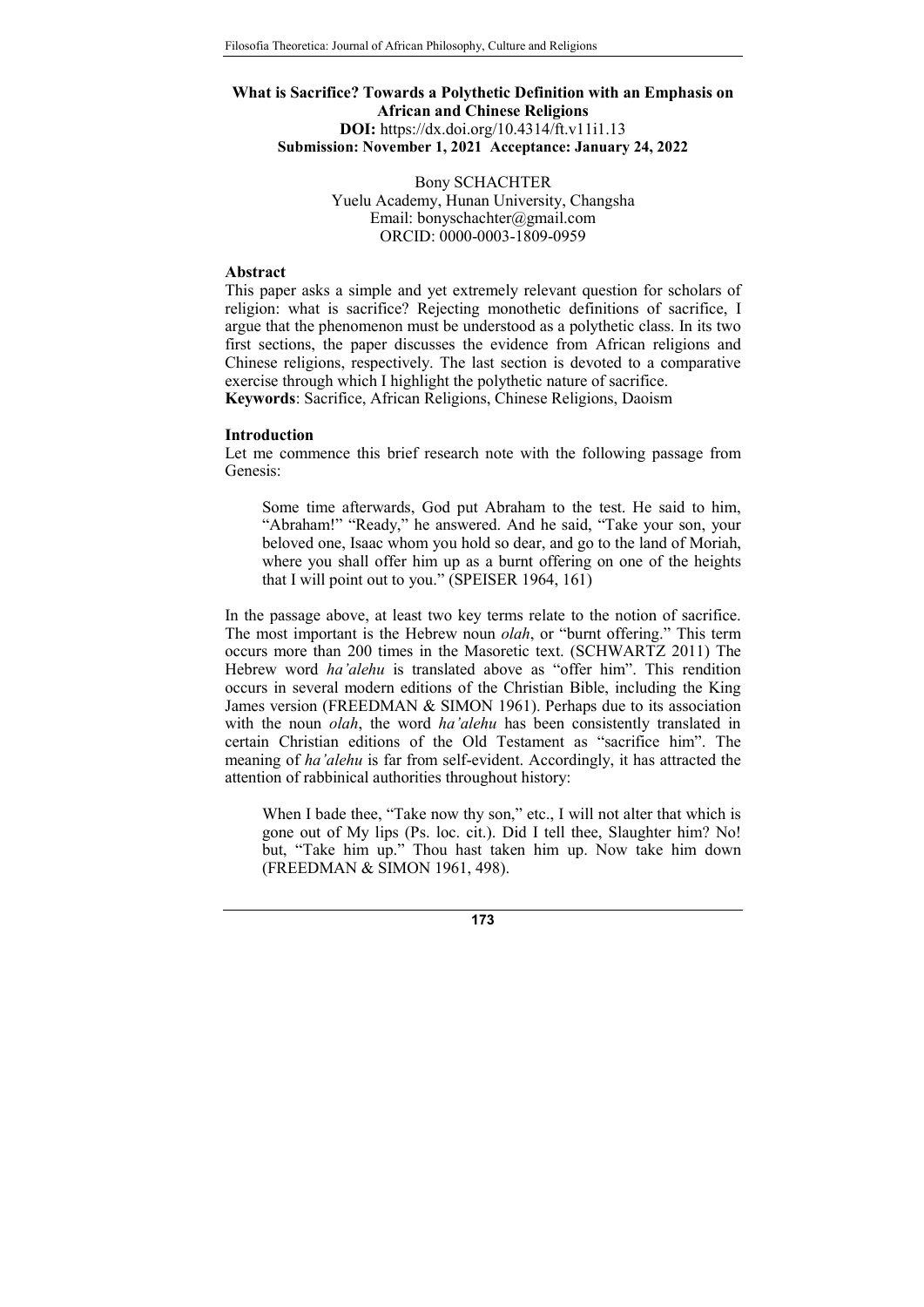According to this rabbinical source, ha'alehu means simply "take him up", not "sacrifice him". What is more, Isaacs's story remains an important locus classicus through which Western audiences have come to interpret any form of sacrifice. Not coincidentally, the dominating paradigm associates sacrifice with violence. Scholars of religion and ritual tend to assume that sacrifice is synonymous with animal and blood offerings. In interpreting Girard's work, for example, Catherine Bell claims that "Sacrifice, as the ritualized killing of substitutes, is itself a substitute for the violence that continually threatens to consume society." (2009, 173) This premise informs the greatest ritual theories of the twentieth-century, including works by Girard, Hubert, Mauss, and Burkert (MCCLYMOND 2008, 65). The assumption that sacrifice is the slaughtering of substitutes seems to have influenced even the most systematic works on ritual theory, which have failed to produce a working definition of sacrifice.

Sacrifice is a mere notion, rather than a precisely defined concept. In asking "What is sacrifice?", my goal is to explore, even in a preliminary manner, the nature of the phenomenon. Accordingly, I argue that in order to leave the status of mere notion, sacrifice must be conceptualized as a polythetic class. Understanding the polythetic nature of sacrifice is important for scholars of religion, ritual, and religious history. Indeed, in his Tractatus, Ludwig Wittgenstein argues that "There must be something identical in a picture and what it depicts, to enable the one to be a picture of the other at all." (2001, 10–11)

A polythetic definition of sacrifice is desirable because, like the picture in Wittgenstein's sense, it shares structural similarities with the empirical phenomenon of sacrifice. The polythetic class of sacrifices may or may not share a set of given properties, in accordance to the principle of fuzzy sets, i.e., classes of objects whose membership in a given set is determined by continuum gradation, rather than the unequivocal presence of certain absolute traits (SNOEK 2006).

In order to explore the polythetic nature of sacrifice, I examine evidence from African and Chinese religions. The first section summarizes how Igbo-Africans approach sacrifice. The second section brings into discussion the place of sacrifice in Chinese religions. The third section attempts a comparison between African and Chinese pictures of sacrifice. While a full-fledged definition of sacrifice must be pursued in another article, I advance the claim that all forms of sacrifice involve, be it at the level of ritual practice itself or at the discursive level, some sort of comparative effort on the part of ritual proponents.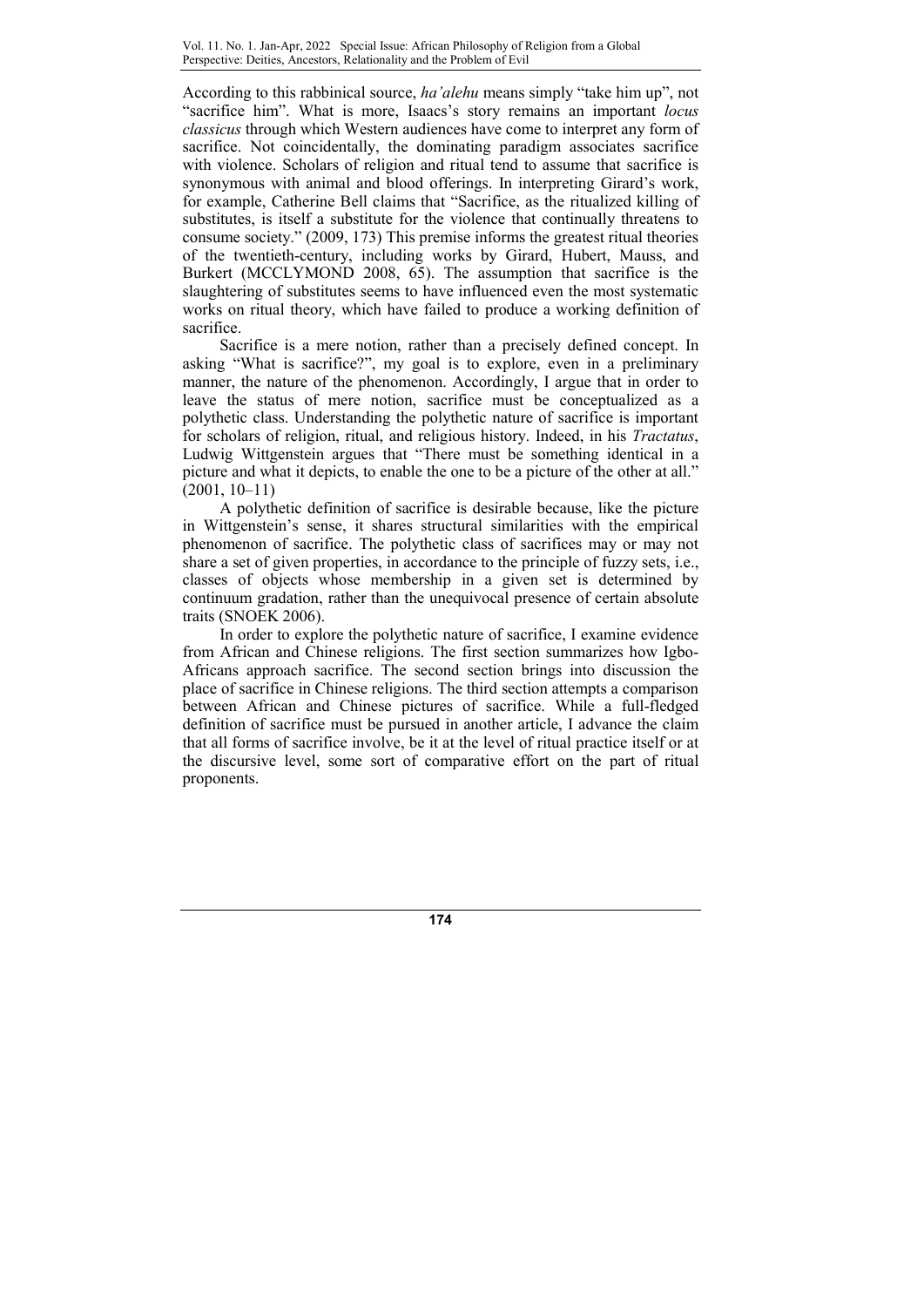### Sacrifice among Igbo-Africans

Igbo-Africans are one of the three largest ethnic groups of Nigeria. Igbo-Africans speak the Igbo language, a group of tonal dialects that belongs to the Kwa group of languages (UDEANI 2007). Numbering over 35 million people, the Igbo tend to concentrate in southeastern Nigeria, which is sometimes referred to as Igboland (ORIJI 2011).

The notion of force, or ike, is central for Igbo-Africans. There is a hierarchy of ike. Spiritual beings occupy the highest place in this hierarchy, with forces that have agency over human life. The highest spiritual being is Chukwu, the creator God. Ancestors are spiritual beings who connect humans to God. Among Igbo spiritual beings, the Arusi, who require sacrifices, are among the most important class. Chi connects humans, or mmadụ, with other forces in the universe while humans are endowed with obi, or the life force. The strength or weakness of one's obi determines the person's health, wellbeing, prosperity, and even social status. Ritual practice may influence the obi, causing harm or bringing blessings. The Ancestors, the Arụsị, and other spiritual entities, may impact humans, both negatively and positively.

Charms and amulets are used and may have a variety of functions; they may protect from evil spirits, attract partners, enhance fighting skills, help with passing examinations, etc. Additionally, the materials used in the preparation of charms must conform to the goals of the charm in question. Since the world is "a forest of symbols", one must utter the correct words in order to activate charms and amulets. Certain materials play an important role in the preparation of charms and amulets. These materials include a variety of trees and plants, including the Anụnụ-Ebe (a rare tree), the Akwụ Ojukwu (a species of palm-tree), and the Orodo (a type of Lily flower) (IBEABUCHI 2013).

Sacrifices are carried out in order to avert disasters or obtain favors from spirits, deities, and ancestors. According to the Igbo rationale, sacrifice is efficacious because, in reality, mmadụ bụ mmụọ, which translates as man is a spirit. As importantly, sacrifice is the sole way through which humans may restore their vital force. Those who perform sacrifices must observe certain requirements regarding the time, place, day, week, objects, and materials used during such a ritual. Chukwu, the supreme being, accepts sacrifices in the form of "a white chicken, eggs, yams, an eagle's feather and a long pole (ofolo ngwo)" (METUH 1991, 52). Depending on how it is performed, a sacrifice may not only restitute vital energies but also harm or even annihilate vital forces. Sacrifices are the means through which humans achieve control over spiritual forces which would otherwise have total control over humans.

There is a "hierarchy of forces" and, therefore, existing beings do not display the same level of strength. However, "because man is the only being that makes this enquiry about other beings, this ontological privilege makes him have an edge over every other being" (IBEABUCHI 2013, 298). Humans are weaker than other spiritual beings, however, humans are endowed with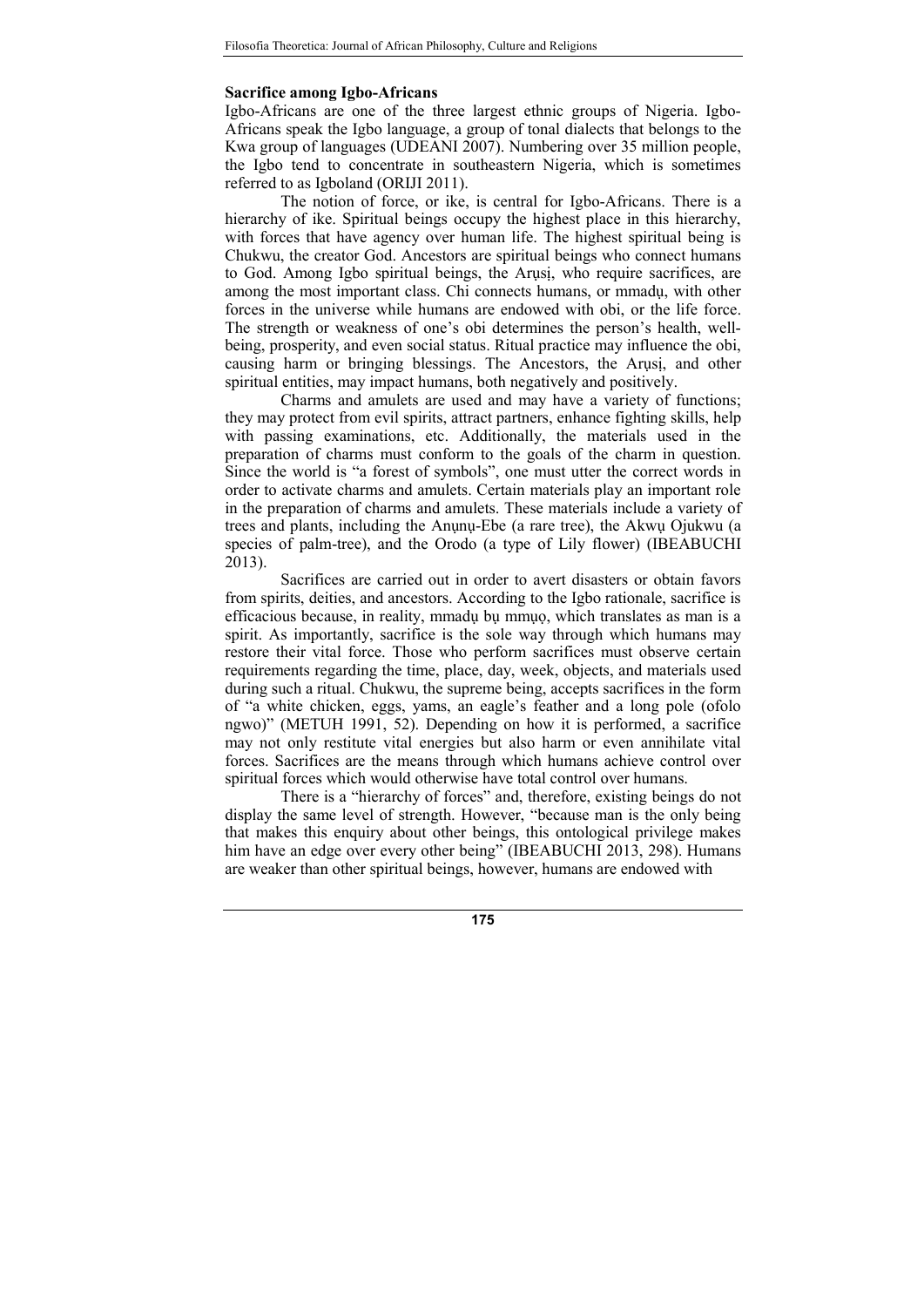with an ontological advantage, which is the ability to ask questions about the nature of existence. As a result, the Igbo-African designed a sacrificial system through which humans are able to control the activities of the spirits, where "Man compels spirit to comply" (IBEABUCHI 2013, 298).

# Sacrifice as the Central Aspect of Chinese Religiosity

Traditionally, the Chinese had no word comparable to the Western concept of religion. The Chinese word zongjiao is a neologism imported from the Japanese language (cf. shūkyō) during the nineteenth-century (GOOSSAERT and PALMER 2011, 50). The term sanjiao refers to the three elite religions that enjoyed imperial patronage throughout Chinese imperial history (221 BCE–1911), i.e., Confucianism (rujiao), Buddhism (fojiao), and Daoism (daojiao). The term sanjiao, however, does not concern the religious experience of Chinese society as a whole. The same may be said of the term zongjiao. In its very structure, the term zongjiao encompasses the characters for ancestral lineage (zong) and teaching (jiao). It misrepresents Chinese religiosity as ancestor worship, which is in reality only one aspect of the Chinese religious experience. As John Lagerwey summarizes it, especially from the Song dynasty (960–1279) onwards, in China "lineage society emerged and continued to function within the context of a god-and templebased popular religion defined in territorial terms" (LAGERWEY 2019, 31). This "god-and temple-based popular religion" constitutes the core of the Chinese religious experience. Again, Lagerwey is of great help:

> It [i.e., Chinese religion] is the religion established by the Chinese people having blood sacrifices as its core [aspect]; the main representatives of the gods are not the Daoist priests, Buddhist monks, nor the Confucian scholars, but the spirit-mediums – the wu. (2013, 459)

The spirit-medium (wu) is thus named because he or she experiences spiritual possession, which Edward Davis defines as a "trance of identification in which the persona of the divinity is substituted for, and does not coexist with, that of the subject" (2001, 2). The word wu appears early, for example, in relation to the oracle bones of the Shang dynasty (1600 BCE–1046 BCE). It can variously be understood as a type of sacrifice, a toponym, the name of a god, and spirit-mediums, or shamans. During the Shang and Zhou (1046 BCE–256 BCE) dynasties, which correspond to the pre-imperial period of Chinese history, the *wu* were part of the ruling class. During the Qin (221–207 BCE) and Han dynasties (202 BCE–220), the status of the wu begins to experience decline. After the Han dynasty and during the whole imperial period, the *wu* no longer held any position in government, and were despised by elite Confucian scholars (LIN 2009). Despite this loss of social prestige, spiritmediums were undeniably among the most actively sought after ritual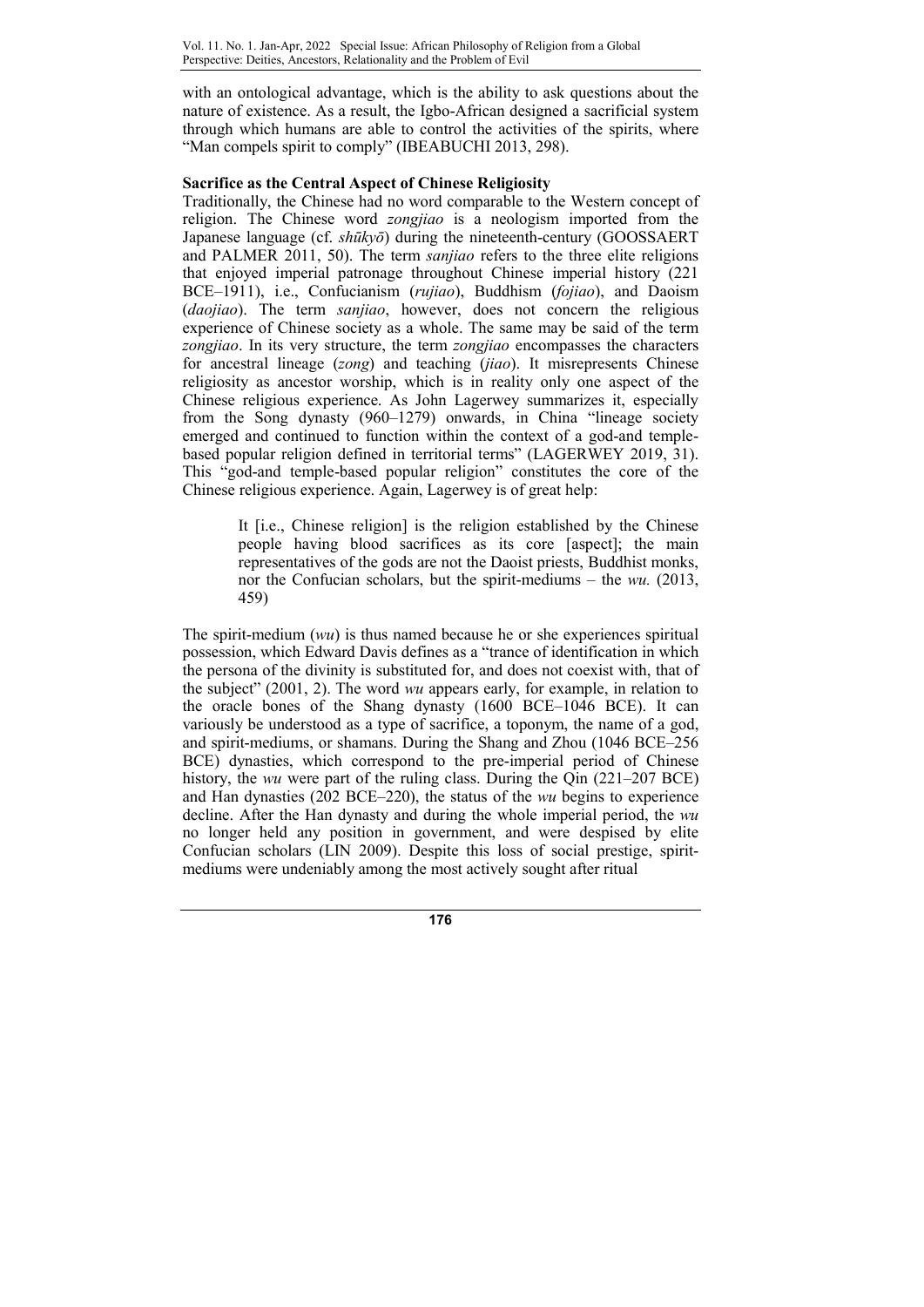specialists of late imperial China. From the Song dynasty onwards, for example, there is ample evidence that spirit-mediums worked in cooperation with Daoist ritual masters, Tantric (Buddhist) exorcists, and even Confucian literati (DAVIS 2001). The importance of spirit-mediums is proportional to the central role of blood sacrifices in Chinese local religion.

Sacrifices have been an ubiquitous aspect of Chinese religion since pre-imperial times. Beginning in the Shang dynasty, the state practiced sacrifice extensively (ENO 1996). The very word for blessings  $f(u)$  stems from the sacrificial system of the Zhou dynasty, in which the distribution of sacrificial meat (*zuo*) is variously referred to as the distribution of beneficial meat (zhishan) of fortune (zhifu) (LEVI 2009). Sacrifices played an important role in the legitimation of the imperial system during the Qin and Han dynasties, for in blood sacrifices the rulers found a model through which to claim a direct connection with the Zhou dynasty (PUETT 2001). Blood sacrifice continued to perform an extremely important role in state cults throughout the whole imperial period (GOOSSAERT and PALMER 2011).

While sacrifices to Heaven and the imperial ancestors were a state monopoly, sacrifices to local gods and personal ancestors were practiced – and continue to be practiced – everywhere in the Chinese realm. During the whole imperial period, state cults were unapologetically supportive of blood sacrifices. The relationship between Daoism, Buddhism, and blood sacrifice, on the other hand, is more complex. Some forms of Buddhism, especially esoteric Buddhism, are not necessarily against blood sacrifices (SHEN 2011). While the rejection of blood sacrifices was a key aspect of early Daoism (KLEEMAN 2016), there is ample evidence that the religion incorporated blood sacrifices and the worship of local gods into its ritual framework from the Song dynasty onwards. As argued by Terry Kleeman, "state and popular cults not only both practiced blood sacrifice, but they contested for power in relation to it" (1994, 186). Indeed, sacrifice is so important to the Chinese religious tradition that both Buddhism and Daoism had to accommodate it in their shared temples, which more often than not belonged to the people and their local gods.

Some scholars see the rejection of sacrifices as a definitional aspect of Daoism (RAZ 2012). And yet, this begs the question of what to do about Daoist deities who consume blood offerings? It also begs the question: if Daoism rejects sacrifice, why do Daoist priests resort to the ancient sacrificial system so as to better describe what their rituals are about? Other scholars, describe the Jiao – the central ritual program of the Daoist religion – as a sacrifice. The word Jiao itself predates Daoism and actually does mean sacrifice (ANDERSEN 2008, 539). Schipper (1934–2021) has been criticized for his description of the Daoist Jiao as a sacrifice involving not animal victuals, but talismans and paper. Schipper's critics maintain that his description of the Jiao as a sacrifice is incorrect because the act of burning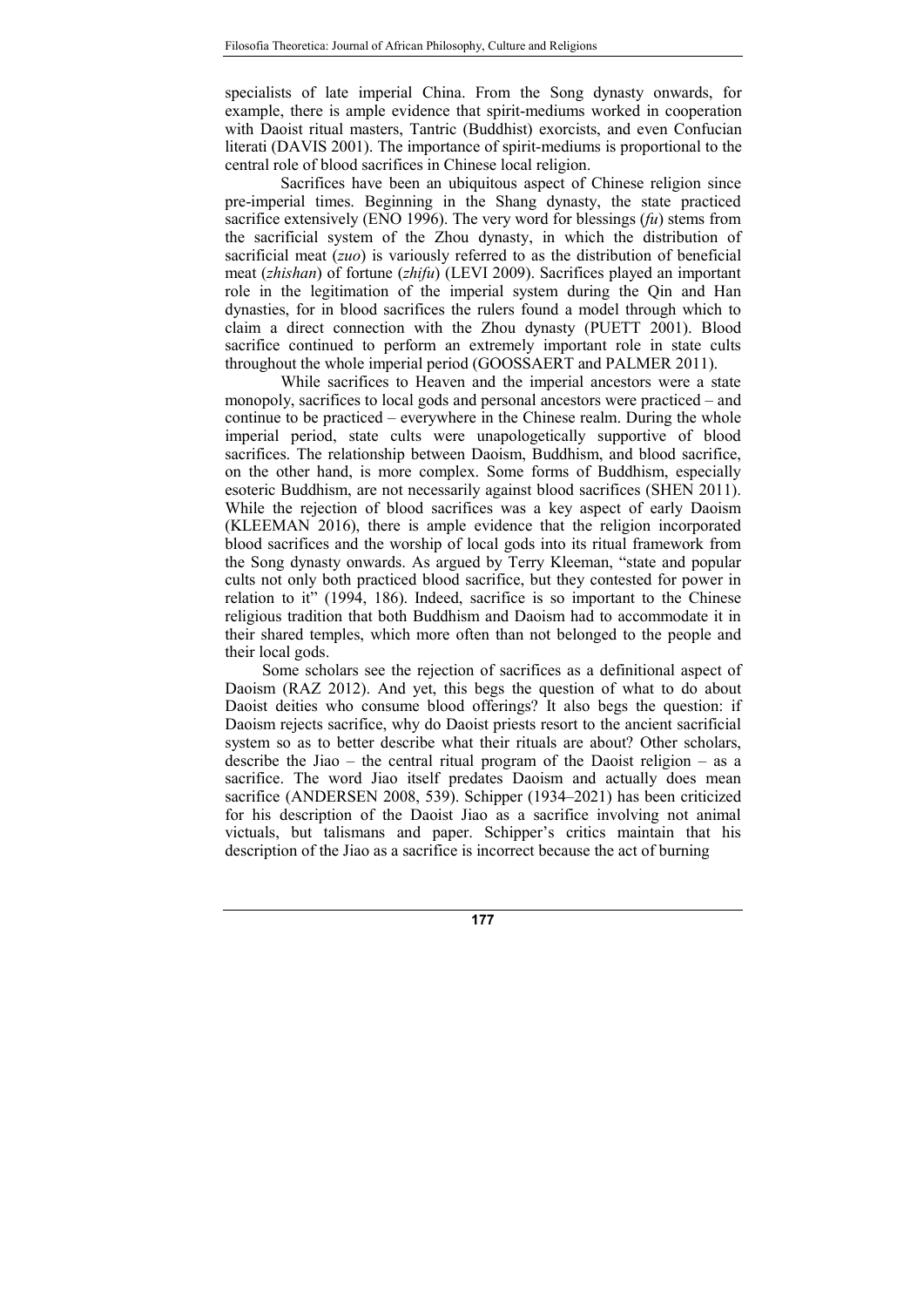petitions and other paper ephemera was not a constituent element of the Jiao ritual itself (LÜ 2011, 29). I find it particularly difficult to accept that Schipper, who was a Daoist priest, would have been wrong about this aspect of the Jiao, at least as he observed it during his fieldwork. Is the Daoist Jiao a sacrificial system or not? If it is not, why is the religion's major liturgical program named Jiao, or sacrifice? Franciscus Verellen has offered the most nuanced solution to the impasse to date:

Breaking with the practice of sacrifice, Heavenly Master Daoism retained the language of sacrifice, transforming the nature of the offerings, formerly intended to provide sustenance, into contractual pledges that conferred on the supplicant rights over the spirit world. This was the cornerstone of the Heavenly Master dispensation. Daoism was, to be sure, not alone among world religions to have made sacrificial reform its foundation. Christ's teaching of non-expiatory forgiveness broke with the ancient imperative of shedding blood for atonement, To give his life as a ransom for many was interpreted as the sacrifice to end sacrifice (2019, 49).

Verellen subtlety captures what is at stake in the sacrificial revolution performed by early Daoists, which involved "transforming the nature of the offerings". This nuanced approach to ritual may be of great aid for a polythetic definition of sacrifice.

# Sacrifice in Comparative Perspective

An effective manner through which scholars may explore the polythetic nature of sacrifice is by asking: How are sacrifices performed or described? Michael Puett offers important remarks about the role of sacrifices in pre-imperial China:

And, in fact, Keightley's argument concerning the "making of ancestors" points precisely to this transformative notion of sacrifice rather than to the bureaucratic do ut des framework within which both he and Poo Muchou attempt to interpret Shang sacrificial action. The Shang sacrificers were not assuming that human and divine powers were continuous or that the giving of a gift would result in benefits from the gods. They were rather transforming spirits into figures who would operate within a humanly defined hierarchy. In other words, sacrifice did not rest upon the "belief" that correct ritual procedures would result in favors. Rather, it rested on the attempt to create a system in which this would be the case (2002, 52).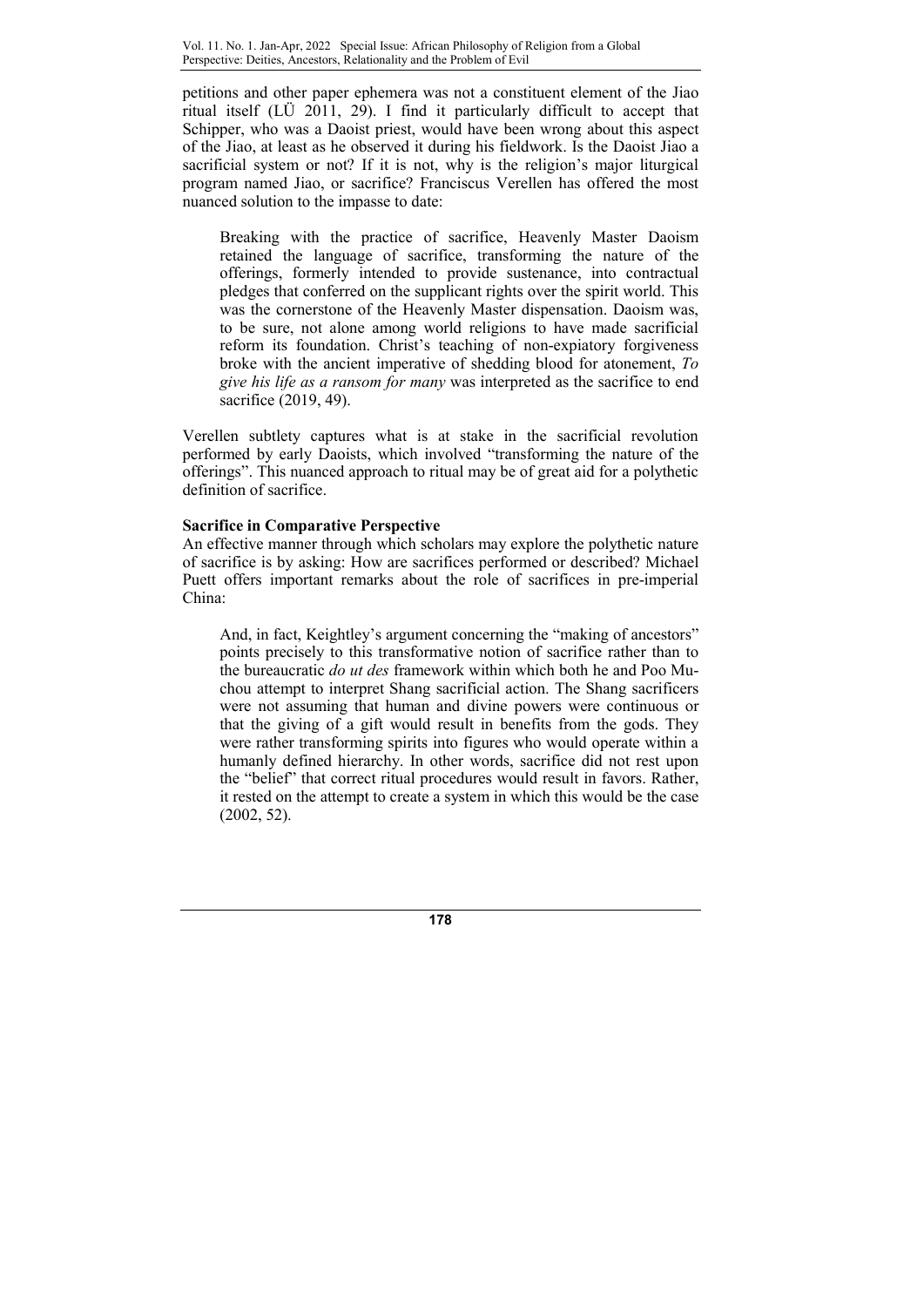For Puett, the goal of these early sacrifices was to create hierarchy. Humans used rituals in an attempt at transforming the powerful deceased into ancestors and controlling the malicious spirits behind natural phenomena. The highest god of the Shang pantheon, Di, is not interested in sacrifices. The Shang ritual system, nevertheless, is an attempt at placing Di in the highest place of the ritual hierarchy. What is interesting about Puett's argument is the claim that hierarchy was not taken as an assumption, but as the goal of ritual practice. It is not that the ritual sacrificers were concerned with maintaining an existing harmony of forces. They were trying to create it. This insight seemingly also applies to late imperial China. The Thunder Gods, originally the vindictive souls of those who died a violent and premature death, seems to be a case in point. The Shang ritual system seems to be about relying on sacrifice in order to create ancestors. Likewise, the confluence of Daoist rituals and popular religion has much to say about the role of sacrifices in the making of spiritual entities. Consider Mark Meulenbeld's remarks about a Daoist Thunder God named Deng Bowen:

Some climb the ladder of success to an impressive status, such as Deng Bowen, who heads the Thunder Division that is deified in Canonization. This god originates in southern Henan as a meat-eating god with the rank of general, has been given the title of marshal with his own sacred precincts on Mt. Wudang by the late twelfth century, and ends up as a Celestial Lord (Tianjun) from the thirteenth century onward. He leads the troops of the Thunder Division on exorcist tours through the empire and ultimately figures as a protagonist in other late Ming novels besides Canonization. Like Yin Jiao and Li Nezha, he wears a red apron that leaves most of his body uncovered. (2015, 103)

In this passage, Meulenbeld refers to a section in the Daoist Rites United in Principle (Daofa huiyuan), which I translate below:

> The Thunder Division has a great deity of scorching fire, whose surname is Deng and name Bowen. In the past, he followed the Yellow Thearch to war and defeated Chi You, being invested as the General of Henan. Once the great god saw that the Yellow Thearch assumed the celestial [throne], he abandoned rank and entered Mount Wudang so as to cultivate himself for one hundred years, [after which] he was able to ascend and descend according to [the flow of] qi. He also saw that the people of the world did not practice loyalty and filiality; [they] murder and deceive; the strong bully the weak, being unrestrained by kings and their assistants. He then vowed day and night that he wished to become a divine Thunder[-God], so as to execute these wicked perverted people on behalf of Heaven. He thought about this incessantly, so that his enraged energies penetrated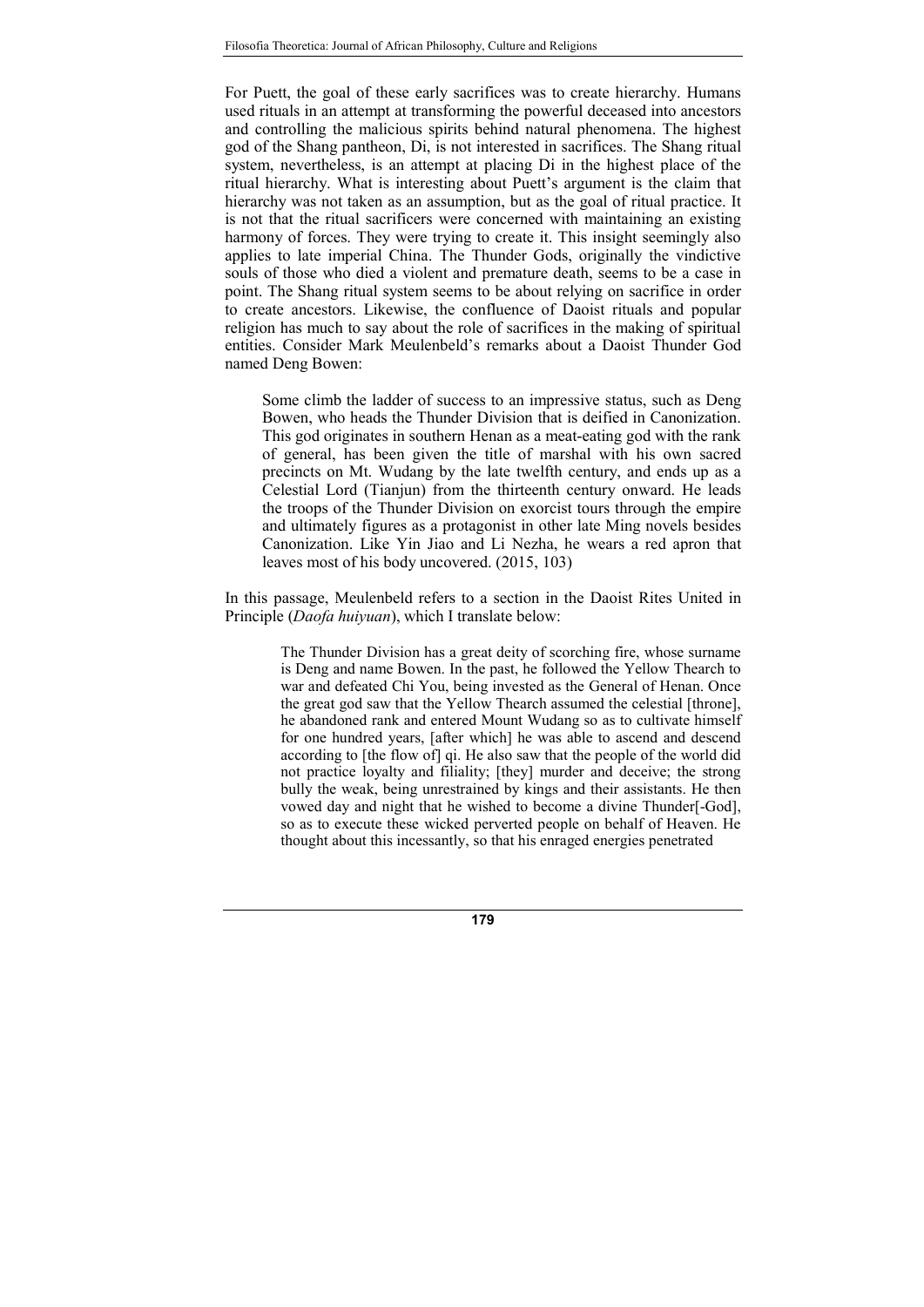the heavens. Suddenly, on one day he achieved transformation, [displaying] a phoenix beak, silver teeth, red hair, and a blue body. His left hand holds a Thunder Bâton. His right hand holds a Thunder Club. He is 100 zhang tall. Both armpits give birth to wings, which once spread can project a shadow over 100 li. His two eyes are able to emit two fire-like rays of light, which can illuminate 100 li. His hands and feet are like dragon claws. He can fly and wander through the Supreme Void; he devours sprites and spirits, beheading demonic dragons. Obeying the Thearch on High, he was invested as the Great Deity of Judicial Command, being in charge of the Thunder Gods. His Thunder[-Soldiers] ascend to the Fire Bell Residence, which is at the Southern Palace, during the wu hour of the fifth day of the fifth lunar month. On this day, you may draw his Form in the oratory; deploying five cups of sheep blood, rooster blood, and goose blood, five sheep heads, seasonal fruits, and pure wine, you may present offerings to the Great Deity for one day and night. Once the god descends, you may command him to immediately produce clouds and rain; or to immediately create clear weather; or to stop the winds and destroy demons; or to stop epidemics and remove pestilences. He is able to devour plague gods. When sacrificing to him, you must write two talismans of the scorching flame, which will be deposited upon the altar table. On the next day, you may collect them. You will be able to heal all plagues and perverse diseases. The marvelous [secret] is orally transmitted. (DZ 1220 Daofa huiyuan, 56.15b)

The *Daofa huiyuan* is a ritual manual that was compiled during the Ming dynasty (1368–1644). It was included in the Daoist Canon of 1445. In reality, this liturgical compendium is a selection of ritual texts from several local traditions, all of which are associated with the so-called Thunder Rites (leifa). This form of Daoist ritual combines inner alchemy (neidan), exorcism, and mediumship. The passage above is part of the Grand Rites of the Jade Prefecture of the Upper Clarity (Shangqing yufu dafa), which is a Shenxiao manual (SCHIPPER 2004, 1107), As argued by Meulenbeld, leifa is "is instrumental for building the local communities that form late imperial society" (2015, 2).

This claim is fundamental for understanding Deng Bowen's story. Indeed, outsiders to Daoist Studies must bear in mind that stories such as the one translated above offer an idealized picture of a grim, not to say tragic, sociological reality. In the story, Deng Bowen is said to have become a god by his own choice: "He then vowed day and night that he wished to become a divine Thunder[-God]". In reality, this could hardly be the case. If anything, Deng Bowen must have been an ordinary person who died a violent death and, becoming a vengeful ghost (ligui), could not receive worship as an ancestor.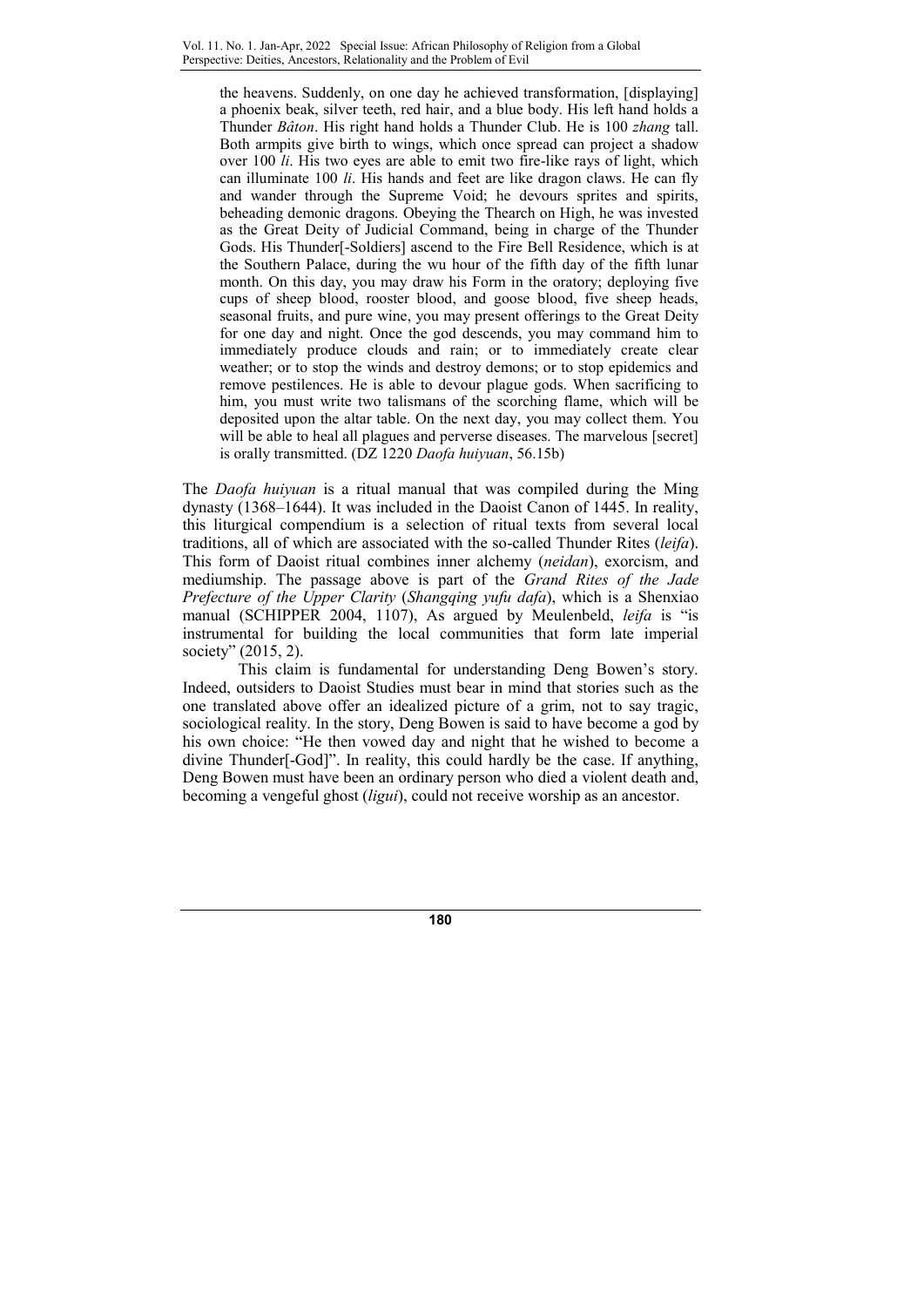In order to placate this type of ghost, Daoists developed Thunder Rituals, which is all about incorporating vengeful and yet powerful – and, therefore, useful – ghosts and demons into the ritual framework of their temple-centric society, since these ghosts could find no place within the traditional lineage. This partially explains why Deng Bowen is said to have lived during the time of the legendary Yellow Thearch. Although Deng Bowen is but a lost ghost, he is represented in the story as a national hero. This narrative has the function of appeasing this powerful and otherwise harmful spirit. Thunder Rituals are thus about compelling spirits to comply. This aspect of the ritual system allows some comparisons with the Igbo sacrifice. Ibeabuchi offers several remarks about what Igbo sacrifices do. The author resorts to the metaphor of the spider's web to explain the rationale informing sacrifices. Sacrifices are efficacious because all beings are interconnected. Sacrifices are functional. Ibeabuchi lists several of their intended goals or functions, which I compare with the functions of the Thunder Rituals:

| The Igbo sacrifice and its functions, according to | Thunder Rituals,  |
|----------------------------------------------------|-------------------|
| <b>Ibeabuchi</b>                                   | according         |
|                                                    | Daofa huiyuan, 56 |
| Obtain favors                                      | N <sub>0</sub>    |
| Avert dangers                                      | Yes               |
| Expiation                                          | Yes               |
| Ward off molestation from unknown spirits          | Yes               |
| Petition                                           | Yes               |
| Thanksgiving                                       | Yes               |
| Restoration of vital force                         | Yes               |

Some of the categories mentioned by Ibeabuchi, including "expiation", "petition", and "thanksgiving" may be incorporated into profitable comparative studies of Chinese and African rituals. Suffice to note here, however, that Ibeabuchi's observation that "time, place, day, week are specific for certain kinds of sacrifice"(2013, 295) also applies to the record above. According to the text, "the wu hour of the fifth day of the fifth lunar month" is the best time to sacrifice  $(ii)$  to Deng Bowen. The god demands certain offerings, which are very specific to his cult. The text recommends "five cups of sheep blood, rooster blood, and goose blood, five sheep heads, seasonal fruits, and pure wine". While it is true that Chinese ghosts and demons were fond of blood and meat, the Daoist deployment of blood sacrifices may be better approached as a return to ancient rites.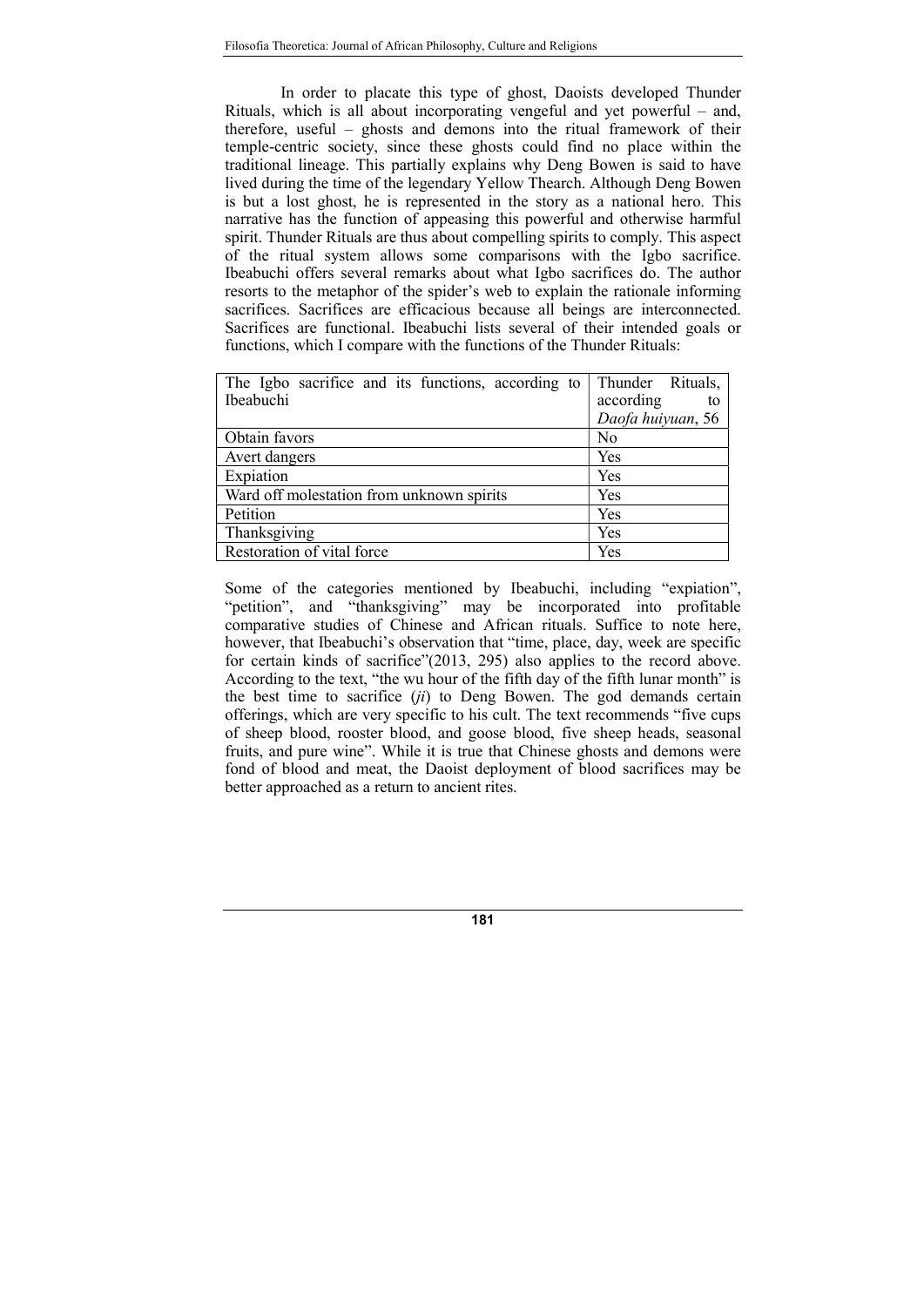The Daofa huiyuan, which records the passage about Deng Bowen, entails a comparative perspective on sacrifice. The evidence in the Daofa huiyuan demonstrates that Thunder Ritual specialists saw themselves as an extension of the state cult at the local level. For the Daoist ritual master, Thunder Rituals aim at controlling or even destroying the disruptive works of spirit-mediums, or wu (BOLTZ 1993). On the one hand, related texts explicitly refer to the ritual classics of the state cult. On the other, the same texts consistently portray wu in a negative light. What is more, the Daofa huiyuan shows that its redactors were nevertheless conscious about the fragility of their status as representatives of the state cult at the local level.

The Esoteric Purpose of the Jade Down Retreat (Yuchen dengzhai neizhi), for example, argues that:

There may be those who polemicize about the fact that [we] cry to Heaven and serve the Thearch as gentlemen and commoners, which would resemble illicit cults; those who are learned men would doubt this [assumption], which I say is not [true]. (DZ 1220 Daofa huiyuan, 14.1a)

The status of the Daoist as a representative of the state cult at the local level was not necessarily taken for granted by those who indeed did represent the state cult as Confucian sacrificers and officials. Commonly, the latter despised Daoist priests. In order to defend the legitimacy of Daoist ritual practice vis-àvis imperial peers, the author of the passage in question quotes from the Mengzi, identified simply as "the book" (shu):

Although a man may be wicked, yet if he [practice the retreat] and bathe, he may sacrifice to the Thearch on High (DZ 1220 Daofa huiyuan, 14.1a)

The reference in this passage is not inconsequential. It equates Daoist rituals, Thunder Rituals in particular, with the state cult and its sacrifices. The Daoist sacrifice is not simply about appeasing local gods. Ultimately, it is about creating hierarchy, which is why the authors of the Daofa huiyuan claim that Thunder Ritual is comparable with sacrificial service to Di, or the Thearch on High, an impersonal deity who does not need any sacrifices and, therefore, is suitable for occupying the highest place in the ritual hierarchy. In a sense, the single most significant resemblance between Igbo and Chinese forms of sacrifice is that in both cases sacrifice is perceived as a means through which to achieve control over spiritual powers, instead of succumbing to their strength.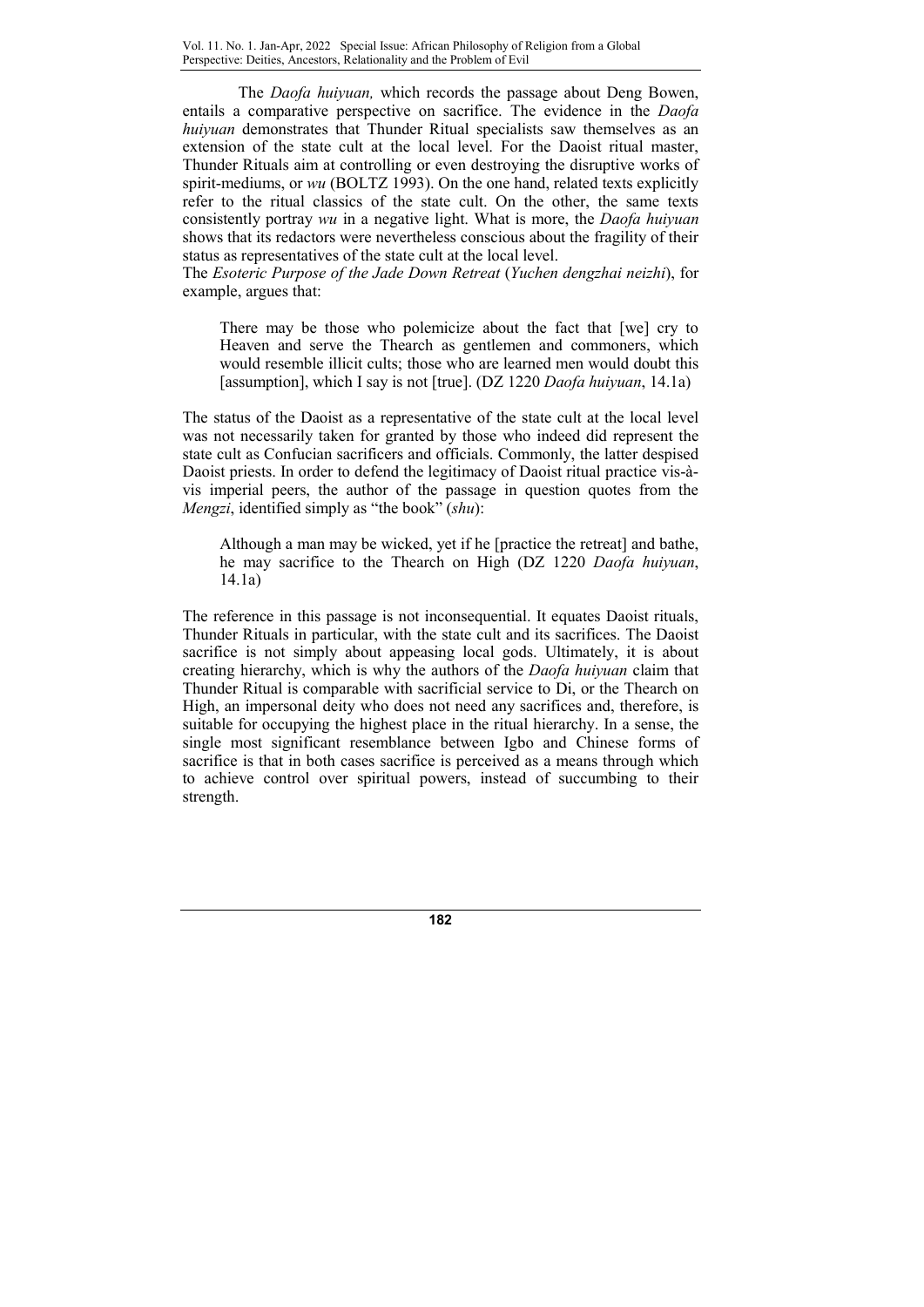#### Conclusion

Does the transformation of the "nature of the offerings" cancel the sacrificial nature of a ritual system? The problem of whether blood offerings must count as a definitional aspect or not is also a matter of how we conceptualize sacrifice. If we approach it as a monothetic class, then the Daoist Jiao is not necessarily a sacrificial system, for it lacks the element of animal and blood offerings. But if we approach sacrifice as a polythetic class, it is possible to conclude that the Jiao does indeed share some key properties with other sacrificial systems.

For example, Daoists in northern Taiwan offer cooked rice to the Three Pure Ones (Sanqing) when they perform the Noon Offering (wugong). According to a monothetic definition, this particular offering does not define the Noon Offering as a sacrifice. However, why should vegetarian offerings not count as sacrificial items?

In reality, the act of presenting cooked rice to the Three Pure Ones is an extremely complex procedure, which entails a sacrificial rationale. It involves a series of esoteric actions whose contents are too complex to be described here in detail. Suffice to notice that the act of offering cooked rice demands an extremely precise performance on the part of the Daoist priest. This performance includes several actions, including (1) the manner in which the priest holds the rice bowl in his hands; (2) the secret characters to be mentally written over the cooked rice; (3) the precise moment or timing of the ritual; (4) the exact procedure that defines the act of holding the bowl as the act of presenting the cooked rice as an offering to the Three Pure Ones; (5) the procedures for offering the rice to spirit-soldiers (yinbing) outside the temple, which also involves certain invocations and hand-gestures. The status of the cooked rice as a sacrificial offering also entails comparative issues. According to my informant, the Daoist procedure for preparing and offering cooked rice shares some similarities with the Buddhist procedure as it is practiced in Taiwan. A whole article could be written about cooked rice as a form of sacrificial offering that does not involve a single drop of blood.

The same applies to the Igbo evidence. Although the supreme Igbo god accepts meat offerings, scholars should not rule out the possibility that vegetal substances also play an important role in the Igbo notion of sacrifice. Substances used in the preparation of charms, including the Anunu-Ebe, the Akwụ Ojukwu, and the Orodo, may well contain a sacrificial function.

If anything, a polythetic approach to sacrifices may considerably deepen our understanding of how rituals operate and what is at stake in the act of sacrificing. This approach, however, demands great humility on the part of scholars. In reality, a polythetic definition of ritual must be sought for in the field. A merely bookish understanding of sacrifice will not suffice.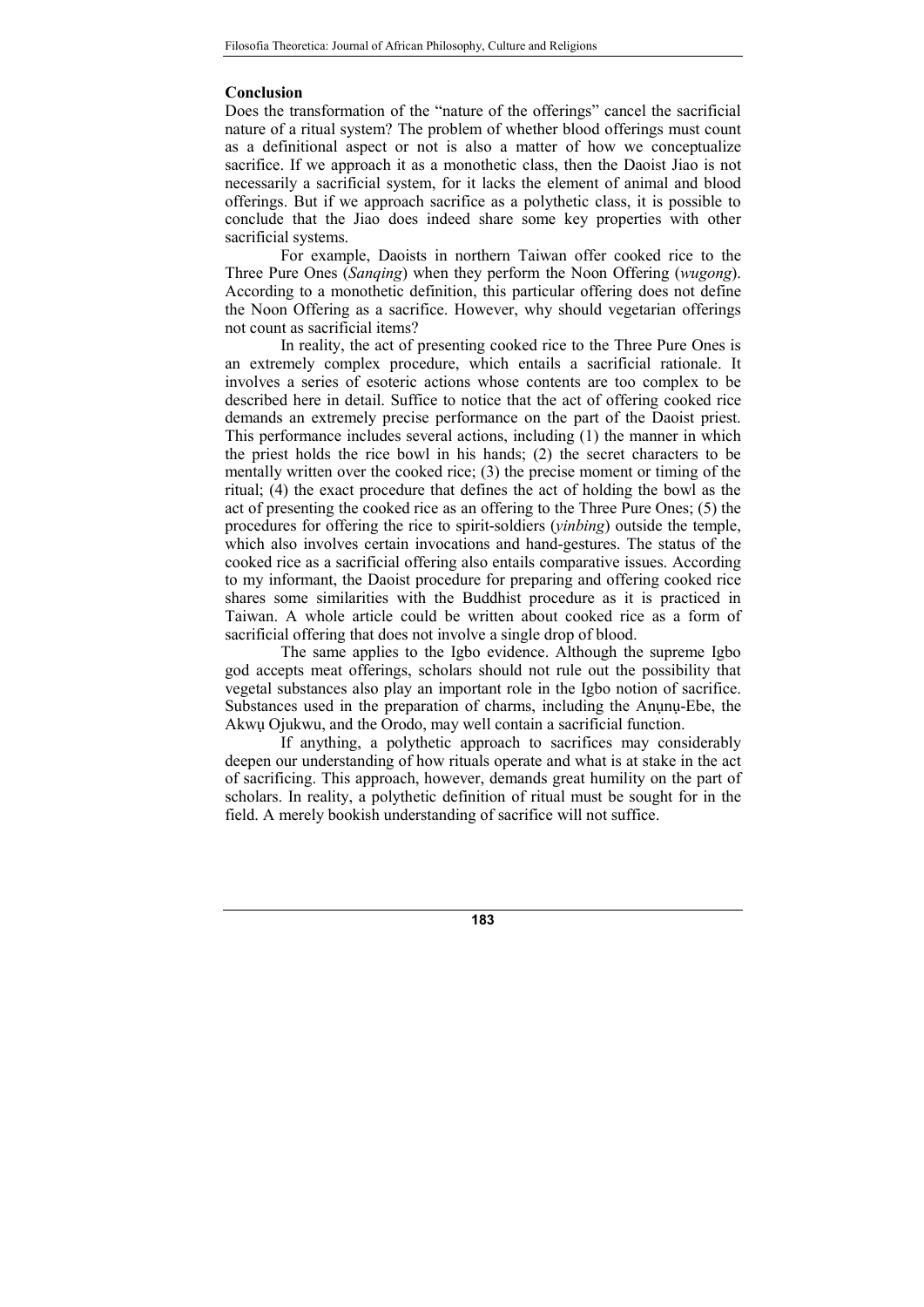# Funding Acknowledgements

This publication was made possible through the support of a grant from the John Templeton Foundation and the Global Philosophy of Religion Project at the University of Birmingham. The opinions expressed in this publication are those of the author(s) and do not necessarily reflect the views of these organisations.



**JOHN TEMPLET** 

#### Relevant Literature

- 1. ANDERSEN, Paul. "Jiao," [The Encyclopedia of Taoism, Vol.1, Fabrizio PREGADIO Ed.], pp539–544, 2008. Routledge: New York.
- 2. BELL, Catherine. [Ritual Theory, Ritual Practice], 2009. Oxford University Press: New York.
- 3. BOLTZ, Judith M. "Not by the Seal of Office Alone: New Weapons in Battles with the Supernatural," [Religion and Society in T'ang and Sung China, Patricia EBREY and Peter GREGORY Eds.], pp241– 305, 1993. University of Hawaii Press: Honolulu.
- 4. CARROLL, Robert and PRICKETT, Stephen, Eds. [The Bible: Authorized King James Version with Apocrypha], 2008. Oxford University Press: New York.
- 5. DAVIS, Edward. [Society and the Supernatural in Song China], 2001. University of Hawaii Press: Honolulu. Eno, R., "s", in, ed. Lopez, D. (Princeton, 1996), 43
- 6. ENO, Robert. "Deities and Ancestors in Early Oracle Inscriptions," [Religions of China in Practice, Donald LOPEZ Ed.], pp41–51, 1996.
- 7. FREEDMAN, Harry and SIMON, Maurice Trs. [Midrash Rabbah], 1961. The Soncino Press: London.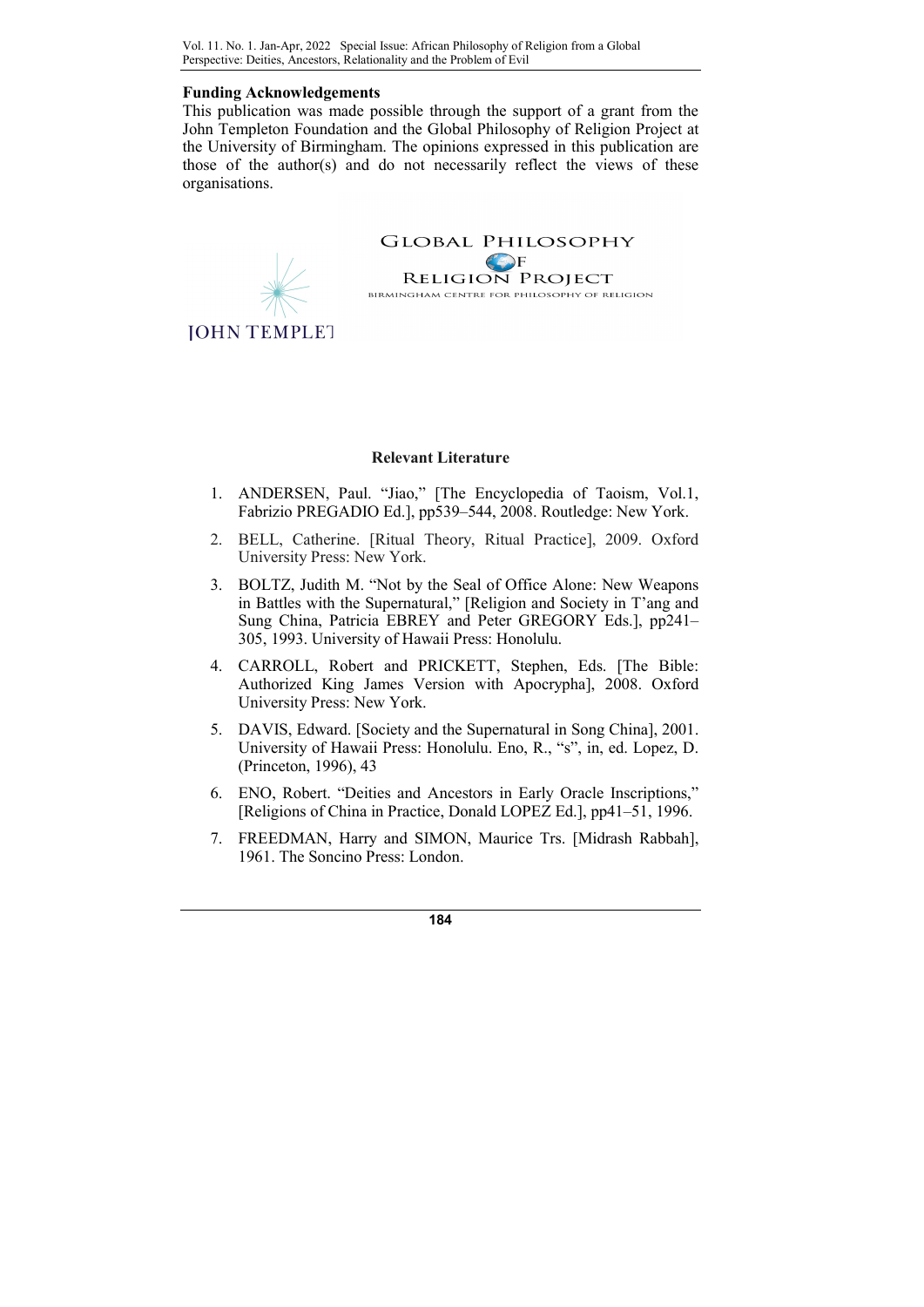- 8. GOOSSAERT, Vincent and PALMER, David. [The Religious Question in Modern China], 2011. The University of Chicago Press: Chicago.
- 9. IBEABUCHI, Obiajulu Mulumba. "The Theory of Forces as Conceived by Igbo-Africans," [Filosofia Theoretica: Journal of African Philosophy, Culture and Religion], pp289–314, 2013. Vol 2. No 1.
- 10. KLEEMAN, Terry. "Licentious Cults and Bloody Victuals: Sacrifice, Reciprocity, and Violence in Traditional China", [Asia Major, THIRD SERIES], pp185–211, 1994. Vol. 7. No 1.
- 11. Celestial Masters: History and Ritual in Early Daoist Communities], 2016. Harvard University Press: Cambridge, Massachusetts.
- 12. LAGERWEY, John. "Daojiao yu Zhongguo zongjiao wenhua zhi suowei yu wuwei," [Shijiu shiji yilai Zhongguo difang daojiao bianqian, LAI Chi Tim Ed.], pp459–471, 2013. Joint Publishing: Hong Kong.
- 13. The Emergence of a Temple-Centric Society," [Minsu quyi], pp29–102, 2019. Vol. 205. No. 9.
- 14. LEVI, Jean. "The Rite, the Norm, and the Dao: Philosophy of Sacrifice and Transcendence of Power in Ancient China," [Early Chinese Religion, Part One: Shang through Han; 1250 BC–220AD, John LAGERWEY and Marc KALINOWSKI, Eds.], pp645–692, 2009. Brill: Leiden.
- 15. LIN, Fu-Shih. "The Image and Status of Shamans in Ancient China," [Early Chinese Religion, Part One], pp397–458, 2009.
- 16. LÜ, Pengzhi. "Zaoqi daojiao jiaoyi jiqi liubian kaosuo," [Zhongguo difang zongjiao yishi lunji, TAM Wai Lun, Ed.], pp19–145, 2011. The Chinese University Press: Hong Kong.
- 17. MCCLYMOND, Kathryn. [Beyond Sacred Violence: A Comparative Study of Sacrifice], 2008. John Hopkins University Press: Maryland.
- 18. METUH, Emefie Ikenga. [African Religions in Western Conceptual Schemes: The Problem of Interpretation], 1991. Imico Press: Nigeria.
- 19. MEULENBELD, Mark. [Demonic Warfare: Daoism, Territorial Networks, and the History of a Ming Novel], 2015. University of Hawaii Press: Honolulu.
- 20. ORIJI, John. [Political Organization in Nigeria since the Late Stone Age: A History of the Igbo People], 2011. Palgrave Macmillan: New York.